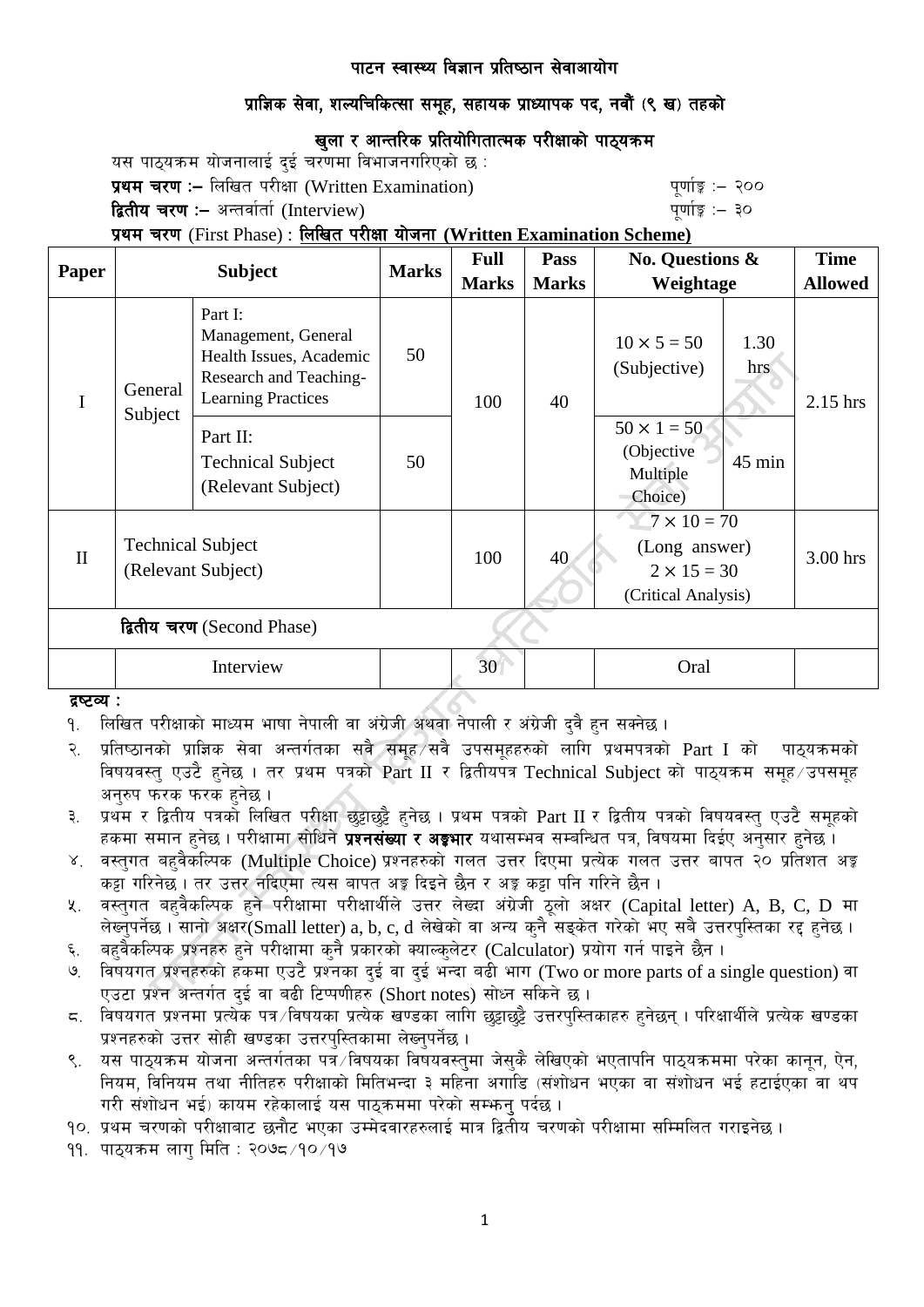## प्राज्ञिक सेवा, शल्यचिकित्सा समुह, सहायक प्राध्यापक पद, नवौं (९ ख) तहको

# खुला र आन्तरिक प्रतियोगितात्मक परीक्षाको पाठ्यक्रम

# **Paper I: General Subject**

#### **Part I:**

## **(Management, General Health Issues, Academic Research and Teaching - Learning Practices) Section (A) - 25 Marks**

# 1. **Management**

- 1.1. Health care management system in Nepal and other parts of the world
- 1.2. Fundamental principles of healthcare institution and hospital management.
- 1.3. Effective hospital management principles
- 1.4. Purpose of medical and non-medical data and records
- 1.5. Ethics and responsibility of management
- 1.6. Concept of management and its application in health care including hospital
	- 1.7.1 Management: Concept, principles, functions, scope and role, level and skills of manager
	- 1.7.2 Planning: Concept, principles, nature, types, instruments and steps
	- 1.7.3 Leadership: Concept, function, leadership styles, leadership and management
	- 1.7.4 Coordination: Concept, types, techniques of effective coordination
	- 1.7.5 Communication and counselling: Concept, communication processes and barrier to effective communication, techniques for improving communication
	- 1.7.6 Decision making: Importance, types, rational process of decision making, problem solving techniques, improving decision making
	- 1.7.7 Participative management: Concept, advantage and disadvantage, techniques of participation
	- 1.7.8 Time management: Concept, essential factors and strategies for effective time management
	- 1.7.9 Conflict management: Concept, approaches to conflict, levels of conflict, causes of conflict and strategies for conflict management
	- 1.7.10 Stress management: Concept, causes and sources of stress, techniques of stress management
	- 1.7.11 Change management: Concept, sources of organizational change, resistance to change, management of resistance to change
	- 1.7.12 Appreciative inquiry: Concept, basic principle and management
	- 1.7.13 Human resource management: Concept, functions and different aspects
	- 1.7.14 Health manpower recruitment and development
	- 1.7.15 Financial management: Concept, approaches, budget formulation and implementation, Auditing and topics related to fiscal administration

# 2. **General Health Issues**

- 2.1. Present constitution of federal republic of Nepal (including health and welfare issues)
- 2.2. Organizational structure of Ministry of Health at national/federal, regional/state, district (if applicable), municipal and village council level
- 2.3. Professional council and related regulations
- 2.4. National Health Policy
- 2.5. Health Service Act and Regulation
- 2.6. Second Long term health plan
- 2.7. Health Management Information System, forms, indicators, annual reports
- 2.8. Human Development Indices, Sustainable Development Goals
- 2.9. Health volunteers in the national health system, its rationale, use and effectiveness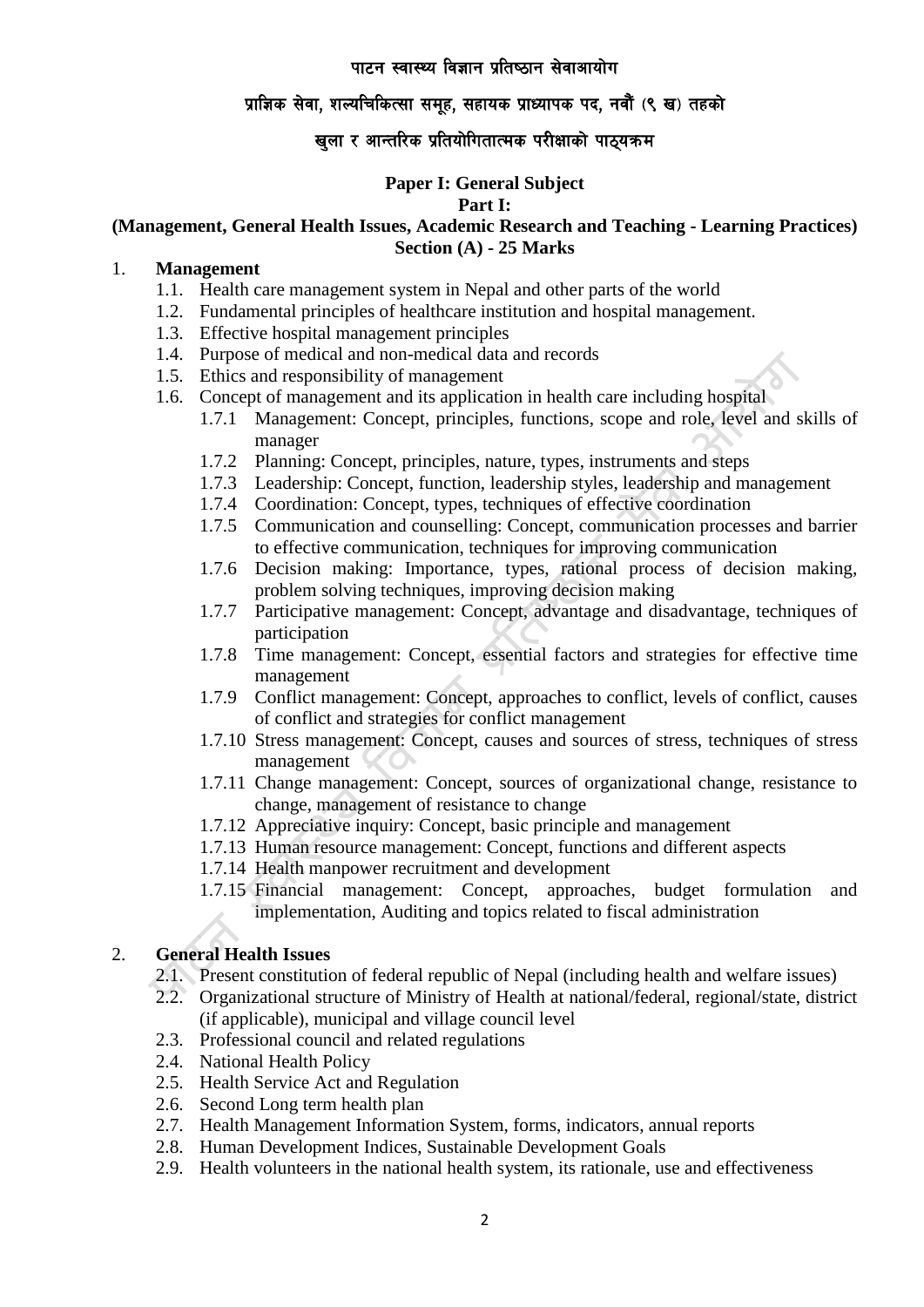# प्राज्ञिक सेवा, शल्यचिकित्सा समुह, सहायक प्राध्यापक पद, नवौं (९ ख) तहको

# खला र आन्तरिक प्रतियोगितात्मक परीक्षाको पाठयक्रम

- 2.10. Local governance and community participation in health service delivery
- 2.11. Health Insurance and financing in health care
- 2.12. Alternative health care system: Ayurveda, homeopathy, Unani, Chinese etc.
- 2.13. Indigenous and traditional faith health and health practices
- 2.14. International Health Agencies: Roles and responsibilities of WHO, UNICEF, UNFPA, Inter-agency relationships, Government-agency coordination: Joint Annual Review meeting
- 2.15. Supervision, types and its usage in health sector
- 2.16. Monitoring and evaluation system in health sector
- 2.17. National Health Training Centre
- 2.18. National and International Disaster Plan, Coordination
- 2.19. Patan Academy of Health Sciences Act, Mission, Goals, Organogram
- 2.20. Scope and function of Patan Academy of Health Sciences executive bodies (senate, executive committee, academic council, faculty board, hospital management committee, subject committee), various other committees

## **Section (B) - 25 Marks**

## 3. **Academic Research**

- 3.1 Ethics, Bio-ethics and Professionalism
- 3.2 Human dignity and Human Right
- 3.3 Benefit and Harm
- 3.4 Autonomy and Individual responsibility
- 3.5 Consent and capacity to consent
- 3.6 Privacy and confidentiality
- 3.7 Respect for humans and personal integrity
- 3.8 Non-discrimination and non-stigmatization
- 3.9 Respect for cultural diversity and pluralism
- 3.10 National Health Research Council (NHRC) and its guidelines
- 3.11 Research process: ethical research proposal development, research principles, methods and materials, conclusion/recommendation/lesson learnt, commonly used referencing styles
- 3.12 IRB/IRC forms, types, use, importance; getting IRB/IRC clearance
- 3.13 Ethics on research methodology: sample selection, sample size calculation, ensuring reliability and validity of the instruments as well as methods proposed for health research
- 3.14 Quantitative and Qualitative studies
- 3.15 Data analysis (data visualization, descriptive statistics, inferential statistics with statistical hypotheses and appropriate tools/methods for quantitative studies; theme and code generation, thematic analysis, content analysis, grounded theory for qualitative and triangulation for mixed method studies)
- 3.16 Research ethics on vulnerable and non-vulnerable population
- 3.17 Research proposal/protocol/publication:
- 3.18 Publication ethics, plagiarism including self-plagiarism

#### 4. **Teaching - Learning, Assessment and Evaluation**

- 4.1 Lancet Commission Report on Education of Health Professionals
- 4.2 Adult learning: Theories, principles, use, importance and outcomes, Adragogy vs. Pedagogy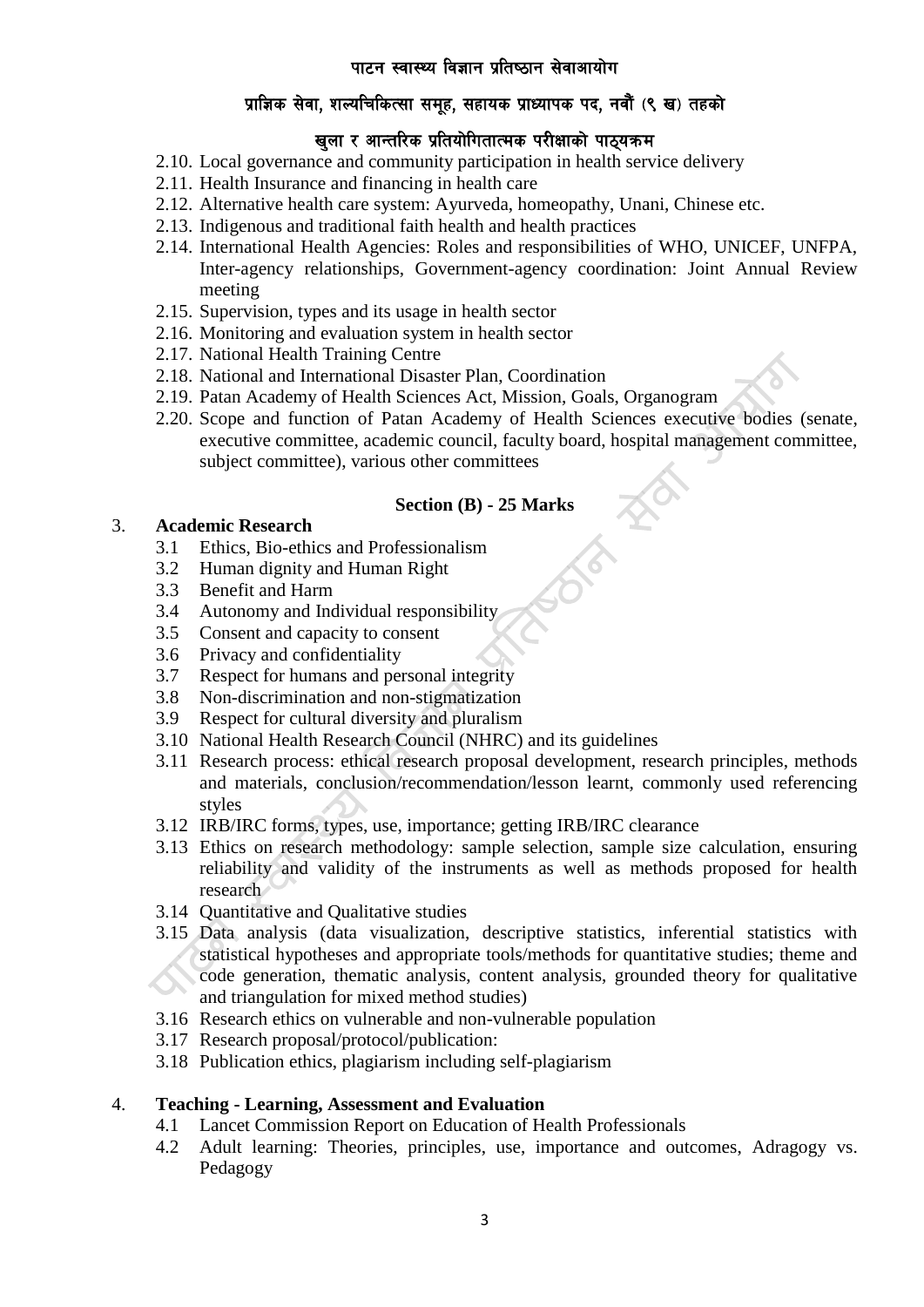# प्राज्ञिक सेवा, शल्यचिकित्सा समुह, सहायक प्राध्यापक पद, नवौं (९ ख) तहको

# खला र आन्तरिक प्रतियोगितात्मक परीक्षाको पाठयक्रम

- 4.3 Conventional teaching learning: Didactic lectures, Teacher centred approaches, use and importance
- 4.4 Surface learning, deep learning and metacognition
- 4.5 Integrated teaching: Genesis, use, importance and outcomes
- 4.6 Problem-based learning: Genesis, use, importance and outcomes
- 4.7 SPICES model its use, importance and outcomes
- 4.8 Socialization, self-directed learning, mentoring, role model
- 4.9 Community orientation/community posting, re-orientation of medical education camp, community based learning and community engaged teaching-learning methods/models, use, importance and outcomes
- 4.10 Outcome Based Education (Competency-based Medical/Health Professions Education): Genesis, use, importance and outcomes
- 4.11 Experiential learning, Reflective practice, Feedback and feed-forward, Situated learning, Co-operative learning, Communities of practice
- 4.12 Assessment of students
	- 4.12.1 Blueprinting (Table and specification) : use, importance and outcomes
	- 4.12.2 Bloom's taxonomy of cognitive, psychomotor and affective domains, use and importance
	- 4.12.3 Diagnostic, Formative, Summative and Professional exams
- 4.13 Assessment of knowledge: Selection methods like Multiple Choice Questions, Extended Matching Items and supply methods like Short Answer Question, Problem Based Question, Long Answer Question with or without model answers and marking schemes, unstructured, semi-structured and structured viva-voce examination, advantages and limitations, use and importance, outcomes and its use in quality control
- 4.14 Assessment of performance (in-vitro): Direct observation of skills in the simulated setting, lab, ward etc. with or without checklist, Objective Structured Practical Examination, Objective Structured Clinical Examination, Standardized patients, use and importance, analysis, quality assurance, outcomes and its use in quality control
- 4.15 Assessment of performance (in-vivo): Mini-Clinical Evaluation Exercise (Mini-CEX), Direct Observation of Procedural Skills (DOPS), Case-Based Discussion (CbD), OSATS/ PBA, Multi-Source feedback (360 degree evaluation) use and importance for competency based health professions education, analysis, quality assurance, outcomes and its use in quality control
- 4.16 Assessment of observable behaviours in small groups e.g. Problem Based Learning sessions, Community Based Learning and Education sessions, Clinical clerkship rotations
- 4.17 Evaluation: Difference between assessment and evaluation, theory of change and its use in health professions education, process and outcome evaluation, qualitative, quantitative and mixed methods used in evaluation of health professions education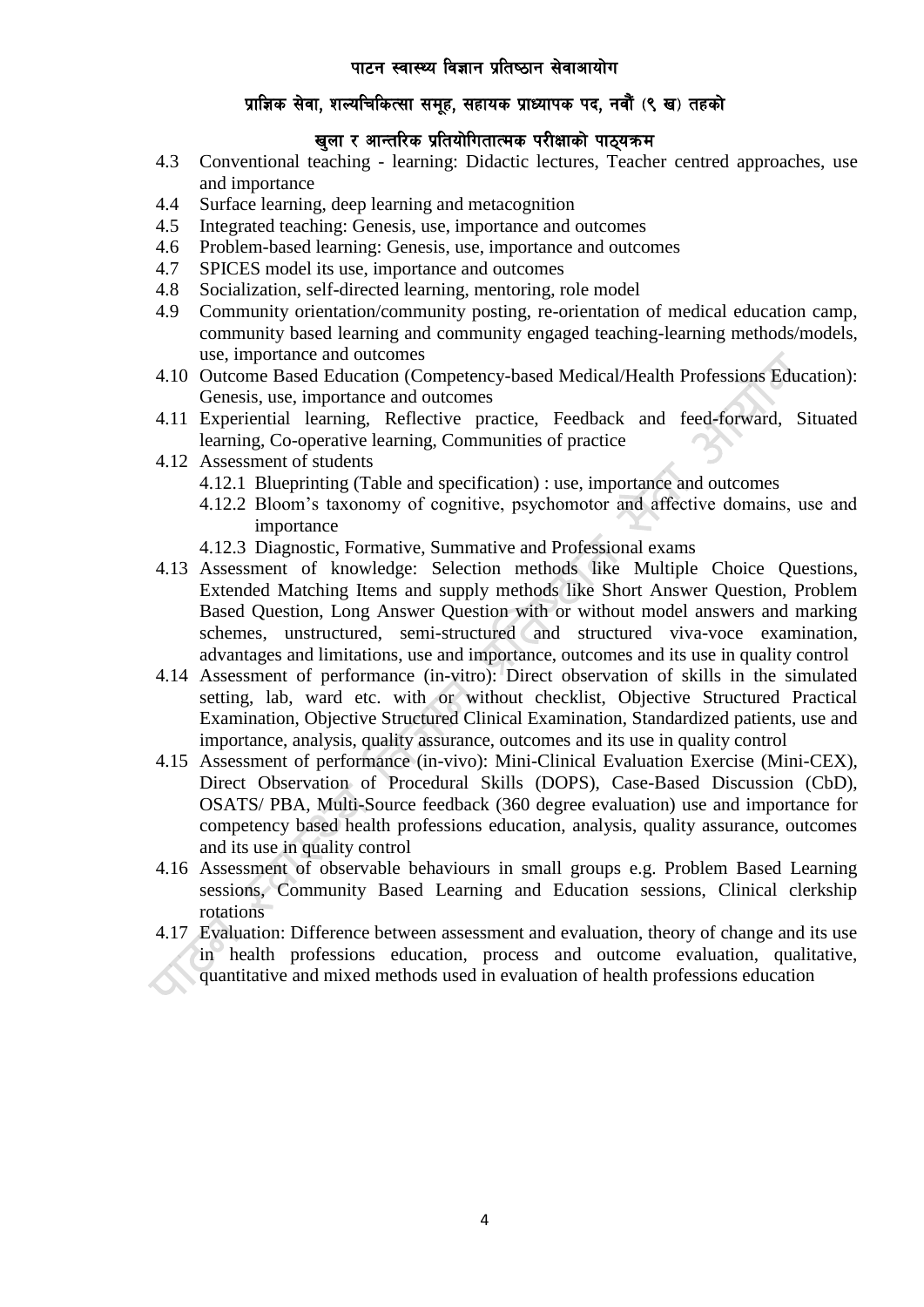## प्राज्ञिक सेवा, शल्यचिकित्सा समुह, सहायक प्राध्यापक पद, नवौं (९ ख) तहको

# खुला र आन्तरिक प्रतियोगितात्मक परीक्षाको पाठ्यक्रम

## **Paper I Part II: Technical Subject Section (C) - 25 Marks**

## 1. **Basic & Applied**

## 1.1 **Applied Surgical Anatomy**

- 1.1.1 Required to have acknowledge of the structure and function of all system of the body (where applicable to common clinical conditions in surgery)
- 1.1.2 Knowledge of histology to understand the function to tissue and organs as well as growth, degeneration and repair
- 1.1.3 Embryological basis of common congenital anomalies

#### 1.2 **System**

- 1.2.1 Nervous system
- 1.2.2 Respiratory system
- 1.2.3 Cardiovascular system
- 1.2.4 Digestive system
- 1.2.5 Endocrine system
- 1.2.6 Musculoskeletal system
- 1.2.7 General e.g. Acid-base balance, fluid and electrolyte balance, nutrition, metabolic response to trauma and sepsis, etc.

#### 2. **Applied Physiology**

### 3. **Surgical Pathology**

- 3.1 Knowledge of the surgical pathology and microbiology in the context of surgery including inflammation, infection, neoplasm, response on the tissues to injury, disturbance of growth, degeneration processes, repair and regulation
- 3.2 Immunology and Genetics
- 3.3 Neoplastic diseases
- 3.4 Gross and histopathology of common surgical conditions
- 3.5 Nervous system
- 3.6 Respiratory system
- 3.7 Cariovascular system
- 3.8 Genito-urinary system
- 3.9 Gastrointestinal system
- 3.10 Muscleskeletal system

## 4. **Critical Care**

- 4.1 Basics of pathophysiology, approach and management of critical surgical situation e.g. Trauma, shock, sepsis, organfailure
	- 4.1.1 Clinical pictures
	- 4.1.2 Investigation
	- 4.1.3 Diagnosis confirmation
	- 4.1.4 Management–use of equipments
	- 4.1.5 Monitoring–complications
	- 4.1.6 Counseling communication
	- 4.1.7 Follow-up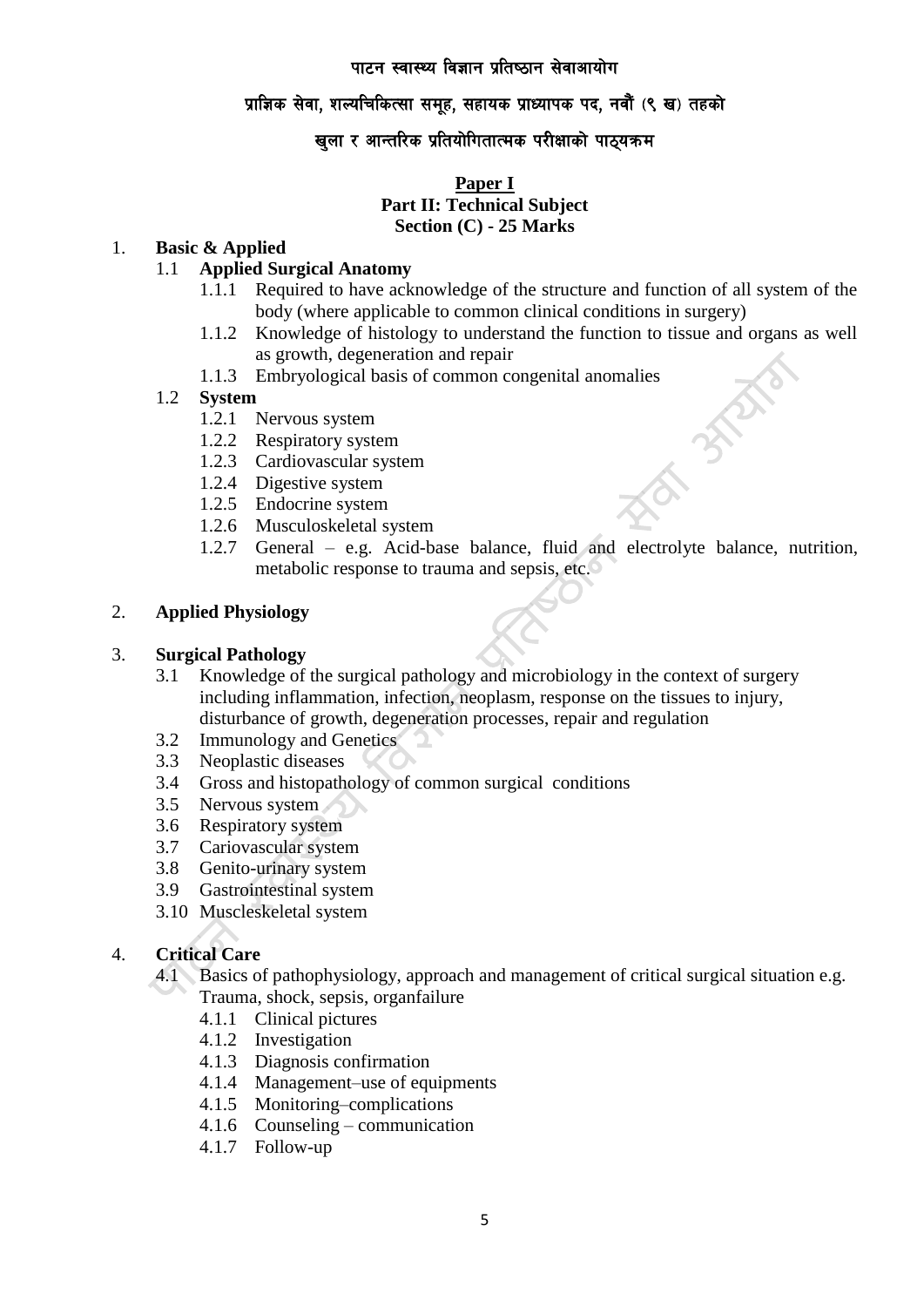# प्राज्ञिक सेवा, शल्यचिकित्सा समुह, सहायक प्राध्यापक पद, नवौं (९ ख) तहको

# खुला र आन्तरिक प्रतियोगितात्मक परीक्षाको पाठ्यक्रम

## 5. **Recent advance**

- 5.1 Research-inside country
- 5.2 Recent advance–international
- 5.3 Not published research work
- 5.4 Future national vision

## **Section (D) - 25 Marks**

## 6. **Surgical Management**

- 6.1 Principle of management of common general surgical conditions
	- 6.1.1 Clinical practice (History and examinations)
	- 6.1.2 Investigation
	- 6.1.3 Provisional Diagnosis and differentials
	- 6.1.4 Treatment-Conservative, operative, palliative
	- 6.1.5 Monitoring
	- 6.1.6 Follow-up–of the patients with general surgical condition of following systems
		- 6.1.6.1 Nervous system
		- 6.1.6.2 Respiratory system
		- 6.1.6.3 Cardiovascular system
		- 6.1.6.4 Gastrointestinal system
		- 6.1.6.5 Genitourinary system
		- 6.1.6.6 Endocrine and breast
		- 6.1.6.7 Musculo-skeletal system and soft tissue
		- 6.1.6.8 Trauma/Polytrauma

## 7. **Principles of Surgery**

- 7.1 Knowledge of the General principle and practice of Surgery
	- 7.1.1 Imaging techniques/interventional Radiology
	- 7.1.2 Endoscopy/Laparoscopy
	- 7.1.3 Surgery at extremes of life
	- 7.1.4 Theatre techniques
		- 7.1.4.1 Aseptic techniques–sterilization
		- 7.1.4.2 Anesthesia in general, maintenance of homeostasis
		- 7.1.4.3 Basic techniques–suturing material dressing plaster
		- 7.1.4.4 Diathermy and electrosurgical devices
		- 7.1.4.5 Tourniquet
	- 7.1.5 Wound healing, dehiscence, scar, contractures
	- 7.1.6 Post operative complication and management
	- 7.1.7 Sepsis's surgery
		- 7.1.7.1 Acute and Chronic, inflammation
		- 7.1.7.2 Wound infection and septicemia
		- 7.1.7.3 TB, Leprosy, AIDS, Bacterial infection
		- 7.1.7.4 Antiseptic, Antibiotic policies

## 8. **OperationSurgery**

#### 8.1 **Nervous System**

- 8.1.1 Exposure to extradural haematoma
- 8.1.2 Skull traction